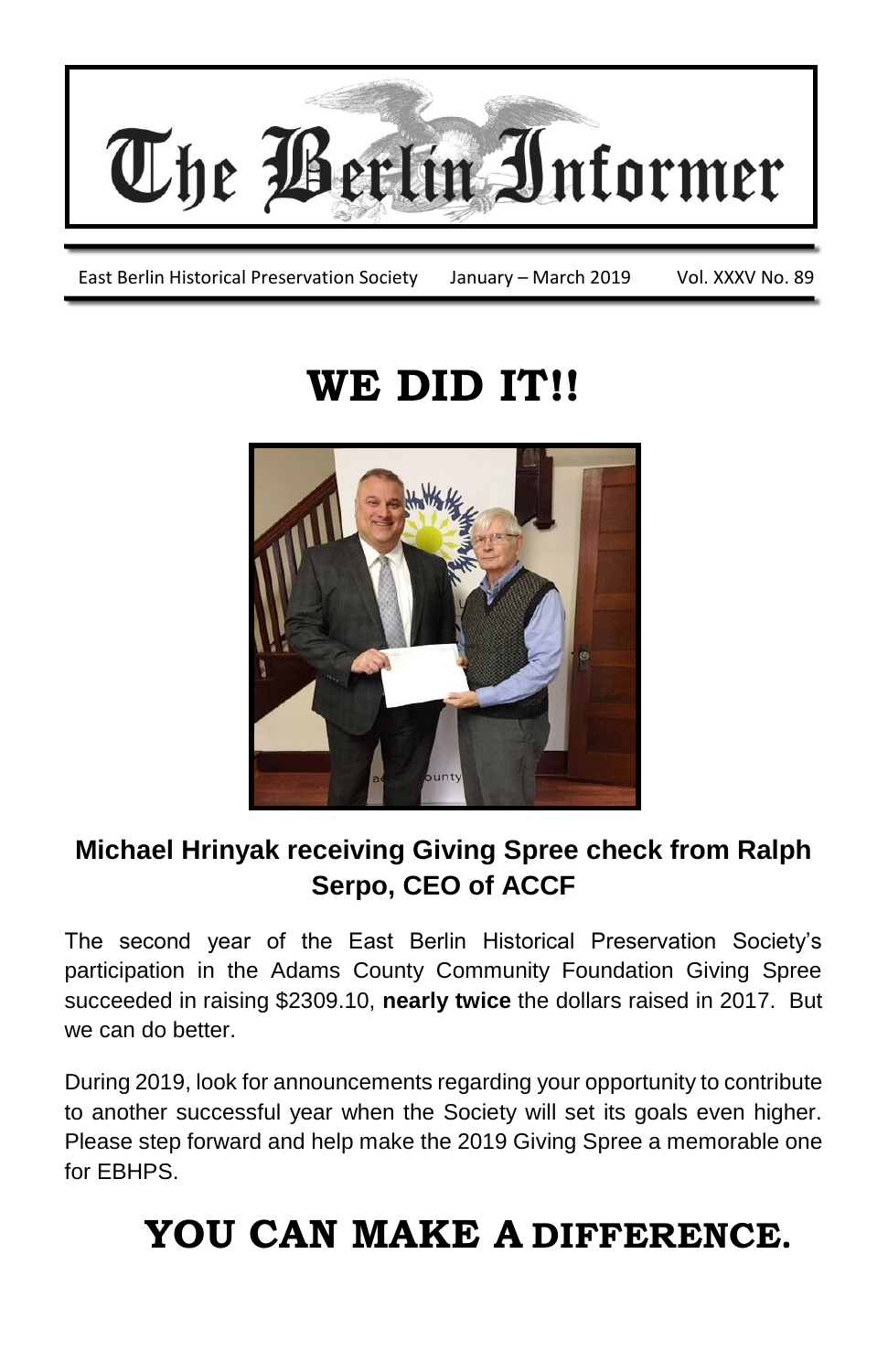**The election of officers and directors** was held at the general meeting on November 21. Meet three new officers and two new directors below and save the enclosed board chart for the year.

**From President Richard Fox…**Thanks for your support. I've been involved with the Society since I married Jane and moved here from Chambers Hill (between Harrisburg and Hershey). As people say, "I'm not from around here", but Jane has a way of getting me involved. That's exactly what I would like to see happen in our Society, that members become more active and involved. I would also ask your assistance in surfacing new people to get involved as well.

This year, with your help, we can improve the overall situation and identify new opportunities and options for our Society.

#### *Submitted by Richard Fox*

**Vice-President Ray Jenkinson** currently lives in Carroll County, MD, adjacent to historic Uniontown. Ray earned business and history degrees from the University of Maryland and attended graduate school at Loyola University of Baltimore. He was employed by the State of Maryland and currently he and his wife are co-owners of Meadowbrook Folk Art. Ray's interests include American and English history, folk art, cooking and historic cooking, gardening, and raising poultry and livestock.

**Board Director Debbie Barrick** lives in Westminster, MD. She and husband Rick have been members of the Society for seven years and often participated in Colonial Day where she offered her hand sewn wool items and jewelry. She is retired after thirty years from Carroll County Government Human Resources-Benefits. Debbie enjoys cooking, decorating, antiques, crafting, and gardening and belongs to the Hearth Cooking Club.

**Board Director Mary Titzell is** an active member living in East Berlin and has been Membership Chair for several years. Mary and her husband Dave opened their home for the house tour several years ago and her gift for decorating was clear. Her talents are welcomed for numerous Society events.

#### *A huge THANK YOU! To outgoing board members……*

| Michael Hrinyak, President. | Carol Carlson, Secretary |
|-----------------------------|--------------------------|
| Ann Geiger, Vice President. | Laura Ferrara, Director  |

Please take a minute to thank those who are stepping down and to help the new board members. Please attend our general meetings and share your ideas to help our historical preservation society.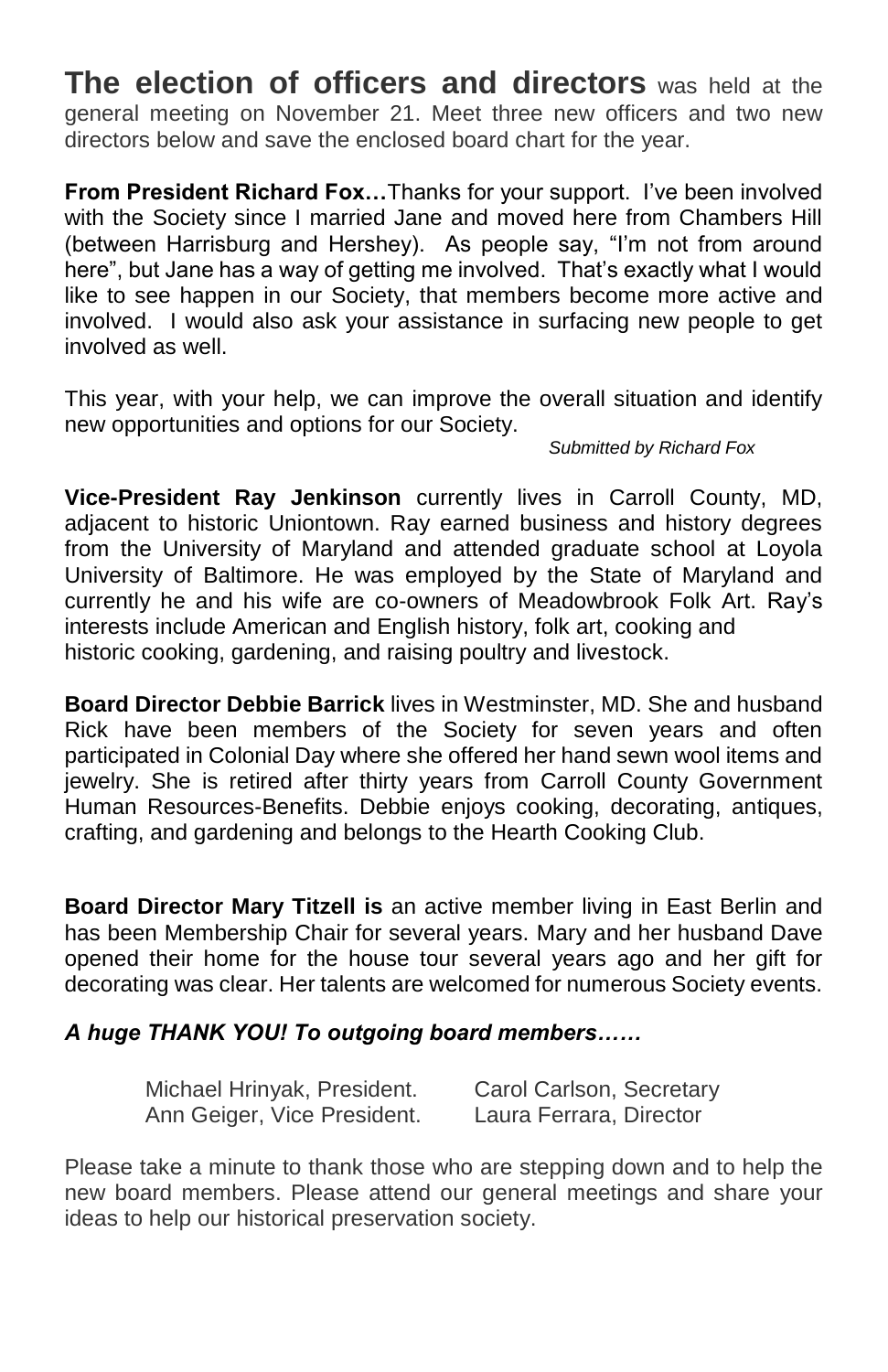## **And A Good Time Was Had By All**



The 2018 biennial East Berlin Historical Preservation Society Christmas House Tour is now history, but it won't be soon forgotten. The day dawned cloudy and cool, with not a raindrop to be seen. This was a great comfort to the East Berlin elves as they made ready for the visitors who were expected, putting up signage, starting fires in many hearths, laying out

refreshments and attending to the thousand and one tasks needed for a jolly good time for all.

Six homeowners invited the public into their houses, ensuring that all pertinent facts were carefully recorded for the docents to share with the public. The homes ranged from simple colonial, urban construction to high Victorian, with decorations to match. In addition to the homes proudly on tour, East Berlin's two churches provided refreshments for the weary, and three historic society properties were open for viewing. Red Men's Hall served as the focal point for activities, with ticket sales (including our annual quilt raffle), refreshments, and restrooms. The school house and log house also featured prominently, with several period attired docents sharing bits of East Berlin history. A special treat, for those who made it that far, was the opening of Swigart's Mill, one of the more distinctive buildings owned by the historical society.

In all, over 300 people came, saw, and were enchanted by the charm of our little borough. The Christmas House Tour Committee is grateful for all the

time and effort that went into this year's event, from the help and cooperation of homeowners and churches, to the countless hours put in by society volunteers, to the support of ACE Hardware, where tickets for the tour were sold to the public. A total of \$3959 was raised to fund future activities of the EBHPS. And a good time was had by all!



*Submitted by Michael Hrinyak*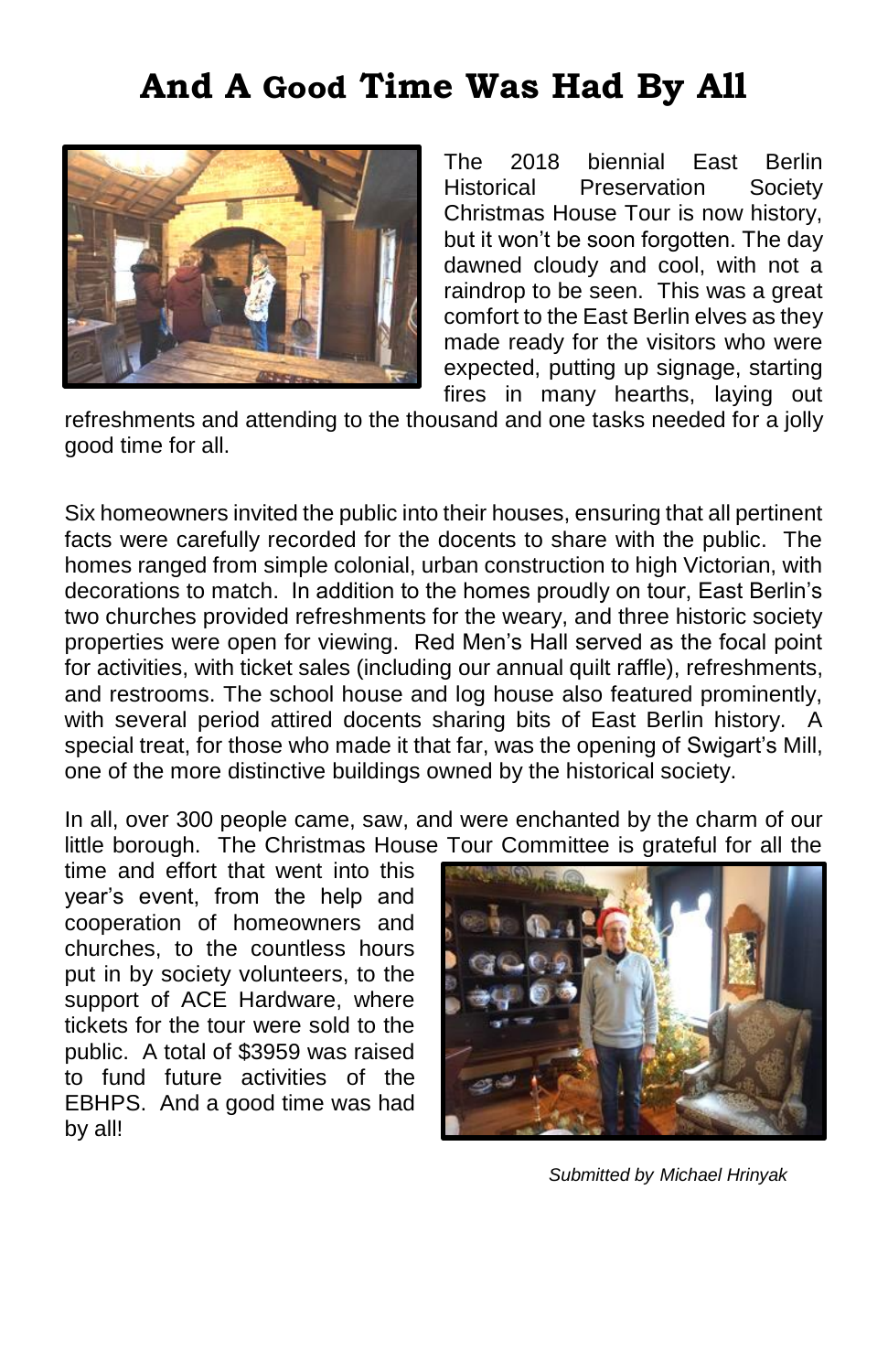## **Building Report**

If you own an older home you know how needy it can be. What if you had five of them? This is the reality the Society faces in working to carry out its preservation mission. An overview of the buildings' current issues can be daunting:



**Swigart's Mill** has a widespread infestation of powder post beetles in the flooring and beams and will need to be thoroughly treated. The back porch has serious deterioration (again) and must be repaired, many areas of the interior stucco/plaster are failing (and falling), and the stone foundation has major issues. Richard Fox, Mike Loges, and I recently installed multiple floor jacks in the basement

as a temporary measure to stabilize a critical beam showing beetle damage, cracking, and sagging.

The **Log House** has been professionally assessed and is in need of powder post beetle treatment as well as log and chinking repair and preventive measures to maintain its soundness for many years to come.

**Red Men's Hall** needs a face lift to brighten the front of the building with mold removal and new paint.

The **Log School House** has received many repairs in recent years including new paint inside and outside and major window restoration in 2018, so it is doing well!

**Liberty #1 Engine House** is in need of many major repairs. The original windows, sills, and frames have seriously deteriorated as has the rear (original front) door. These will require major rebuilding. The front and side doors also need much work. The bell tower needs to be assessed again.

*Submitted by Bill Powell*

| The Berlin Informer                                                                                                                                                                                                                                                        |                                                      |                                                         |  |  |  |  |
|----------------------------------------------------------------------------------------------------------------------------------------------------------------------------------------------------------------------------------------------------------------------------|------------------------------------------------------|---------------------------------------------------------|--|--|--|--|
| Published 4 times a year by the East Berlin Historical Preservation Society and provided to society members as a benefit of their support. All materials<br>are Copyright of the East Berlin Historical Preservation Society and may not be reproduced without permission. |                                                      |                                                         |  |  |  |  |
| E.B.H.P.S.<br>332 West King St.<br>P.O. Box 73<br>East Berlin, PA 17316                                                                                                                                                                                                    | www.ebhpspa.org<br>717-259-0822<br>ebhps@comcast.net | <b>Editor/Publisher- Bev Jadus</b><br>baj12@verizon.net |  |  |  |  |
|                                                                                                                                                                                                                                                                            |                                                      |                                                         |  |  |  |  |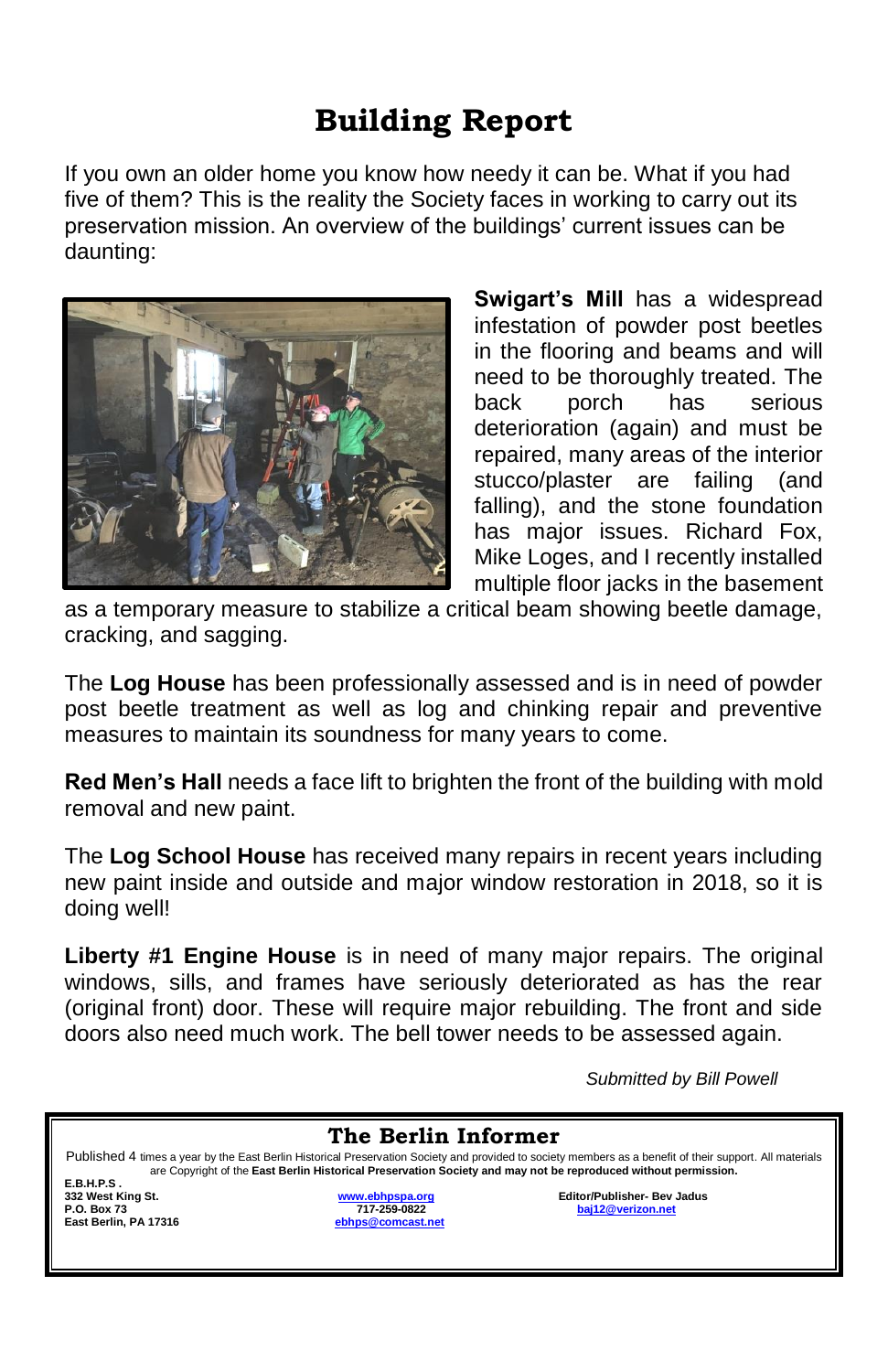## **"Were There Any Volcanoes In This Area?"**

## **Wednesday, January 16, at 7:30 p.m. Red Men's Hall, 332 W. King St., East Berlin, PA**

Jeri Jones, a local geologist with a specialty in geoarchaeology and the owner of Jones Geological Services in Spring Grove, will answer this and other fascinating questions at the Society's general meeting in January. Historians with a particular interest in the Civil War can look forward to the answer to another question Jones poses, "Was the Battle of Gettysburg affected by geology?"

Through his PowerPoint program, Jones will also explore this area's formation and the amazing northern movement of East Berlin over time. He will also highlight mineral resources, fossils, and rock types in the area.

 Jeri Jones has recently published a book titled, Isabella and Trent's Hot Air Balloon Adventure – A Kid's Book of Pennsylvania Geology. He will have copies available for purchase.

## **Mike McGough**

#### **Wednesday, March 20, at 7:30 p.m.**

#### **Red Men's Hall, 322 W. King St., East Berlin, PA**

Mike McGough will lead a discussion of significant personal leadership characteristics and attributes of several notable figures in American history. In addition to being a historical review, attention will also be given to the application of these historic lessons to the challenges and opportunities associated with personal leadership in the 21st century.

#### *Please join us! Interesting speakers and topics as well as fine company and light refreshments…the perfect evening.*

# **Membership Report**

Please join me in welcoming our newest members: From East Berlin: Rosann Pellegrino and William Gont Jenny and Ryan Carlson Louise Eisenhart Shawn and Holly Leppo Doris Jean Stock, New Oxford, Jessica Eisenhart, Harrisburg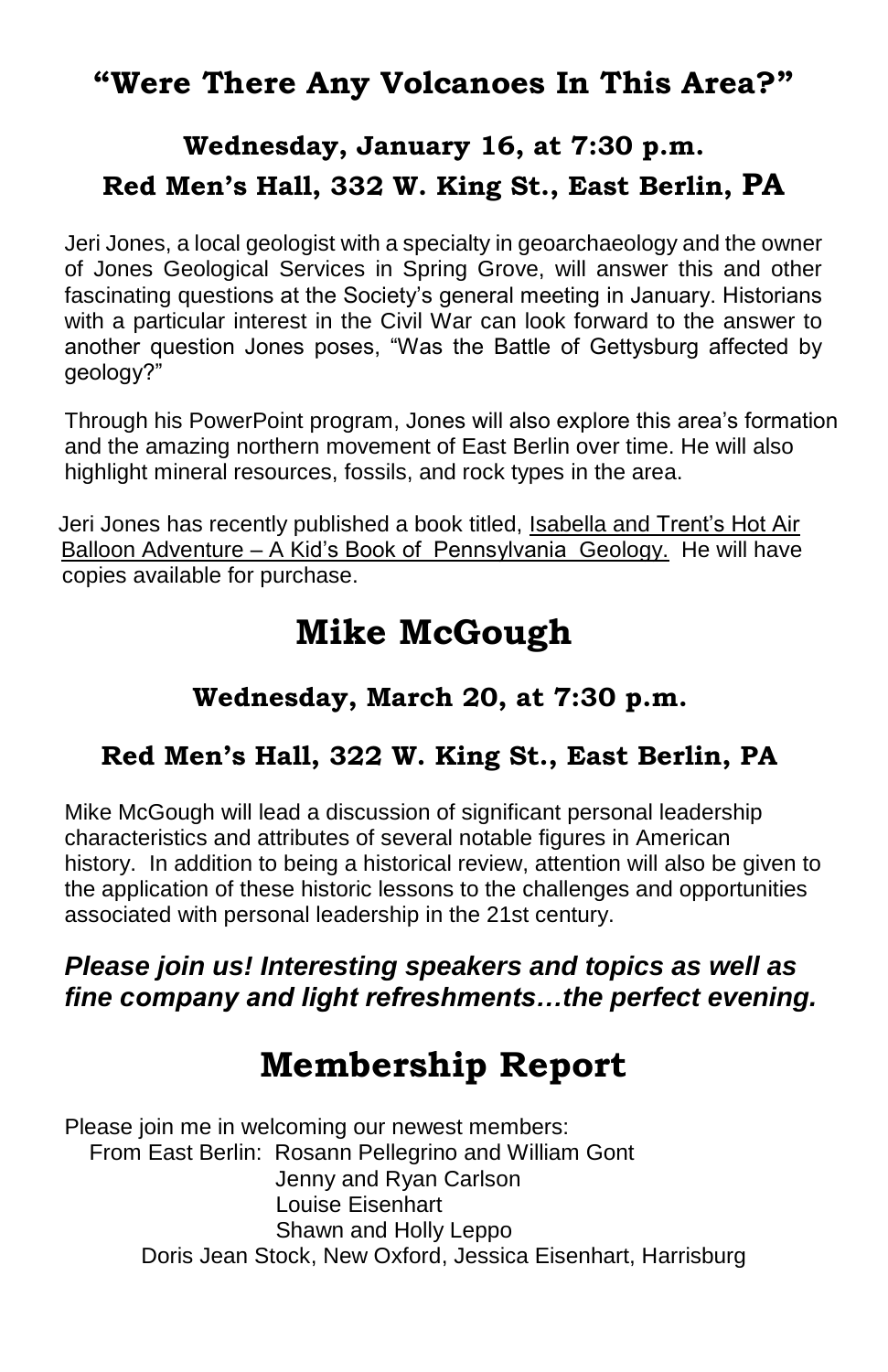As a reminder, your membership renewals are due by Dec. 31 of each year. A copy of the 2019 membership form was included with the Oct.-Dec. newsletter, another is in this issue, and there is also a printable form on our website at www.ebhpspa.org. Thank you in advance for fully completing your form and sending it with your dues; this helps to keep our membership up- todate.

Have a happy and healthy New Year!

*Submitted by Mary Titzell*

# **Hearth Cooking Guild**

On October 28<sup>th</sup> we met, we cooked, we ate. We aimed for a less ambitious menu so we would have time to visit and enjoy the company of our group. We feasted on a delicious elk stew (thanks to Denny and Kathy Neiman), gumbis, cabbage slaw, potato rolls, ginger cake and apple pie.

On November 3 the Hearth Guild was invited to cook and demonstrate at the Harvest Festival at the Carroll County Farm Museum in Maryland. It was a fun day with many visitors to the kitchen and a very hot fire which felt good on a cool and windy day. We cooked up a storm! We had chicken on a string, sauerbraten, green beans, and a whole pumpkin filled with apples and cranberries. The dessert included ginger cake with lemon sauce and two apple pies.

*Submitted by Jane Fox*

## **Education Program Preparing for Spring Visitors**

Looking ahead and looking forward to spring is the thought that comes to mind when preparing this report and a busy time it will be for the education program! Groups that usually come to East Berlin in the fall have postponed their field trips until spring. We will be scheduling students from our local Bermudian Springs Elementary School, York Country Day School, Freedom Christian School, and a new group from a private Mennonite School from nearby Wellsville. We look forward to greeting each student, showing them our wonderful buildings, and teaching them early American history.

Volunteers will be called upon to prepare the buildings for visitors, prepare teaching materials, guide students between the buildings keeping them on time, act as docents in each building, and show each one of our visitors a glimpse of East Berlin in its early days. All adult volunteers must have PA state clearances. This is easily obtained on line through the PA State government web site. I will gladly help anyone complete this process.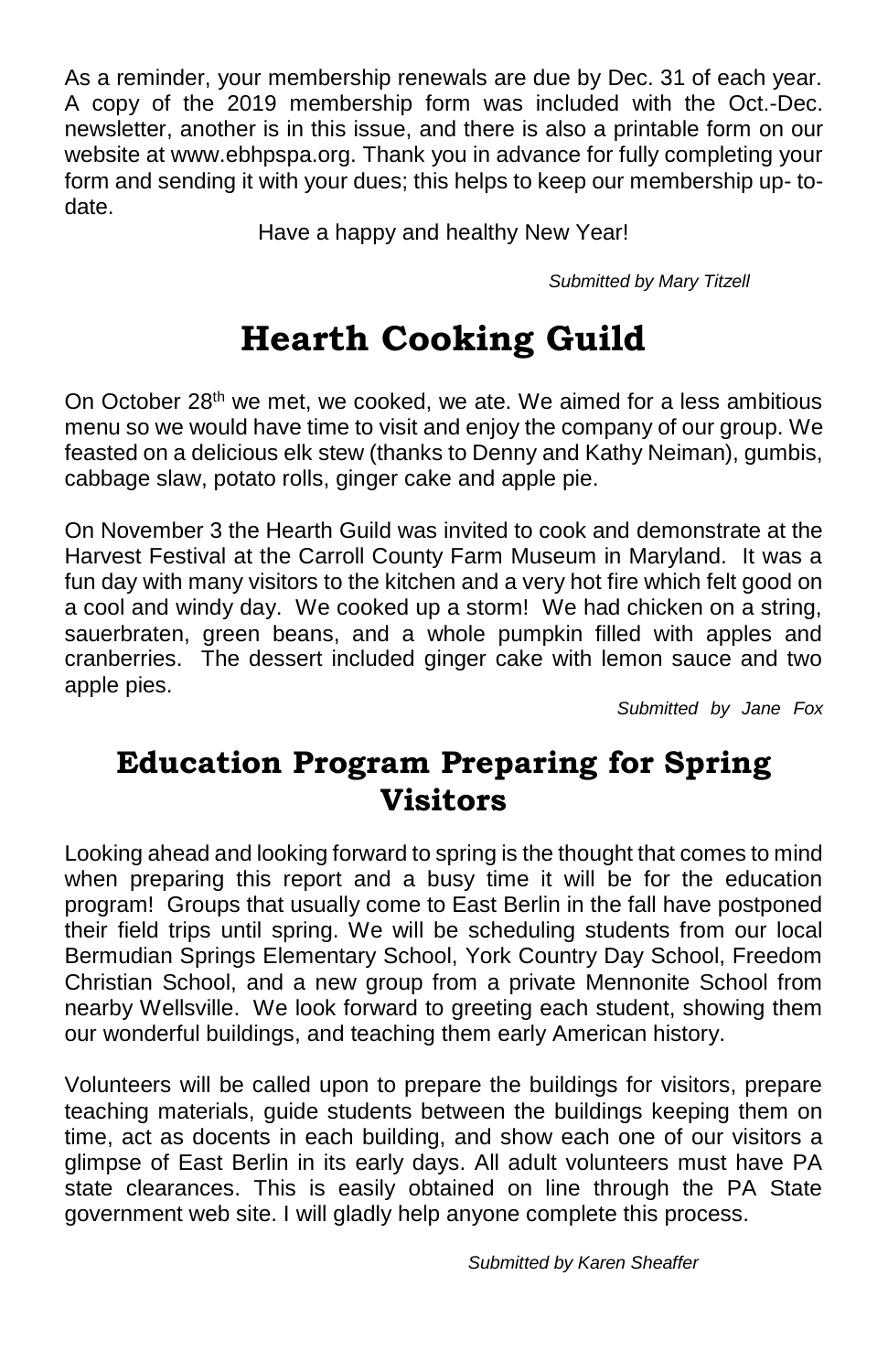# **Log House Christmas Craft Show**



November 23, 24, and 25 were very busy, successful, days in the log house. This year we welcomed four new crafters. We had wonderful oak splint baskets, beautiful carved birds, primitive cloth trees, santas and snowmen, wooden spoons and spurtles and cutting boards.

This show takes many hours of searching for quality crafts, advertising, and decorating. We are often asked the hours of "the shop" and we always say it is only three days of the year. This year during the house tour we had a drop- in looking to shop because they forgot something, only to find it was transformed into a house again.



 *Submitted by Jane Fox*

## **Thank you for your donations!**

This has been a difficult year for the EBHPS. To close our funding gap we did something extraordinary, solicited donations from our membership, and you responded very generously. On behalf of your board and officers I want to thank you. Between donations made directly to Red Men's, either as part of your membership renewal or separately, and during the "Giving Spree" campaign, we have gained some breathing space for the newly elected board to devise strategies to close the gap between our fund raising activities and our expenses. Your generosity came none too soon inasmuch as we have learned that there are some insect related issues with both the mill and the log house. The additional funds will enable us to address these issues sooner, rather than later. This will certainly help in keeping these buildings available to future generations. Again, thank you

*Michael Hrinyak , outgoing President.*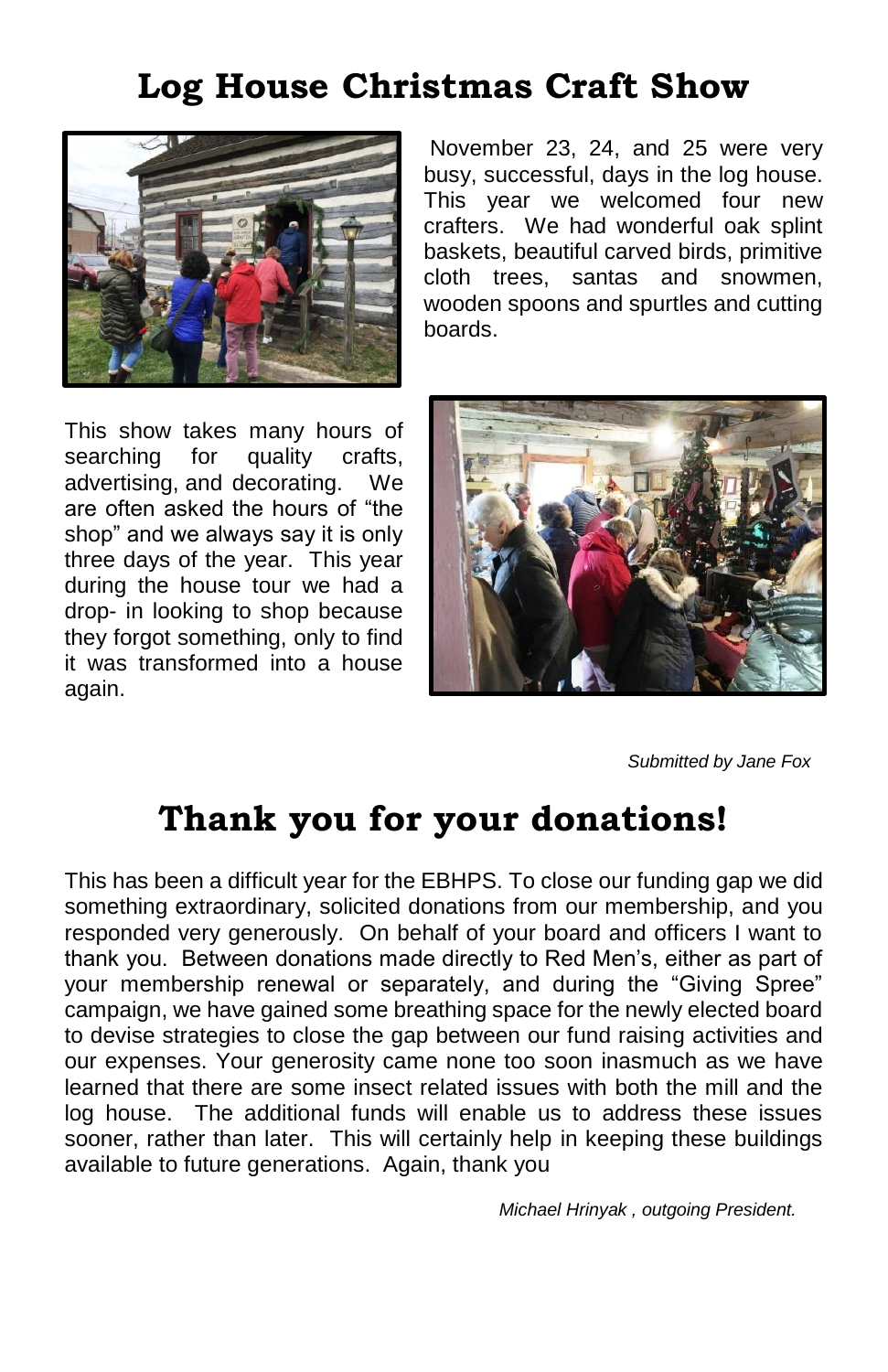# **2019 EBHPS Officers and Directors**

#### **President: Richard Fox Vice-president: Ray Jenkinson**

410 Hoovers School Rd... 2814 Uniontown Rd. East Berlin, PA 17316-9571 Westminster, MD 21158 717-515-3093 410-848-2380 [Rfoxfire1745@gmail.com](mailto:Rfoxfire1745@gmail.com) meadowbrook1985@

yahoo.com

**Treasurer: Nate Smith Secretary: Erma Barnhart**

426 West King St. 10 Pine Court Dr. East Berlin, PA 17316 Abbottstown, PA 17301 919-961-1911 717-633-9727 nsmithauburn@gmail.com barnhart@centurylink.net

#### **Directors**

Debbie Barrick **Beverly Jadus** Beverly Jadus 85 Liberty St. **P.O.Box 764** Westminster, MD 21157 East Berlin, PA 17316 410-857-4693 717-259-7049 [Sewprimitive85@verizon.net](mailto:Sewprimitive85@verizon.net) [baj12@verizon.net](mailto:baj12@verizon.net)

Jane Fox Bill Powell 410 Hoovers School Rd. P.O.Box 764 East Berlin, PA 17316-9571 East Berlin, PA 17316 717-873-5335 717-259-7049 [jafox39@gmail.com](mailto:jafox39@gmail.com) [baj12@verizon.net](mailto:baj12@verizon.net)

Sue Hess Mary Titzell 508 Beaver St. 208 West King St. East Berlin, PA 17316 East Berlin, PA 17316 717-259-7707 717-965-4993 beau48@comcast.net metallowing metallowing metallowing metallowing metallowing metallowing metallowing metallo

Lucia Hrinyak 304 DeGuy Ave. Hanover, PA 17331 717-630-2468 loosh45@comcast.net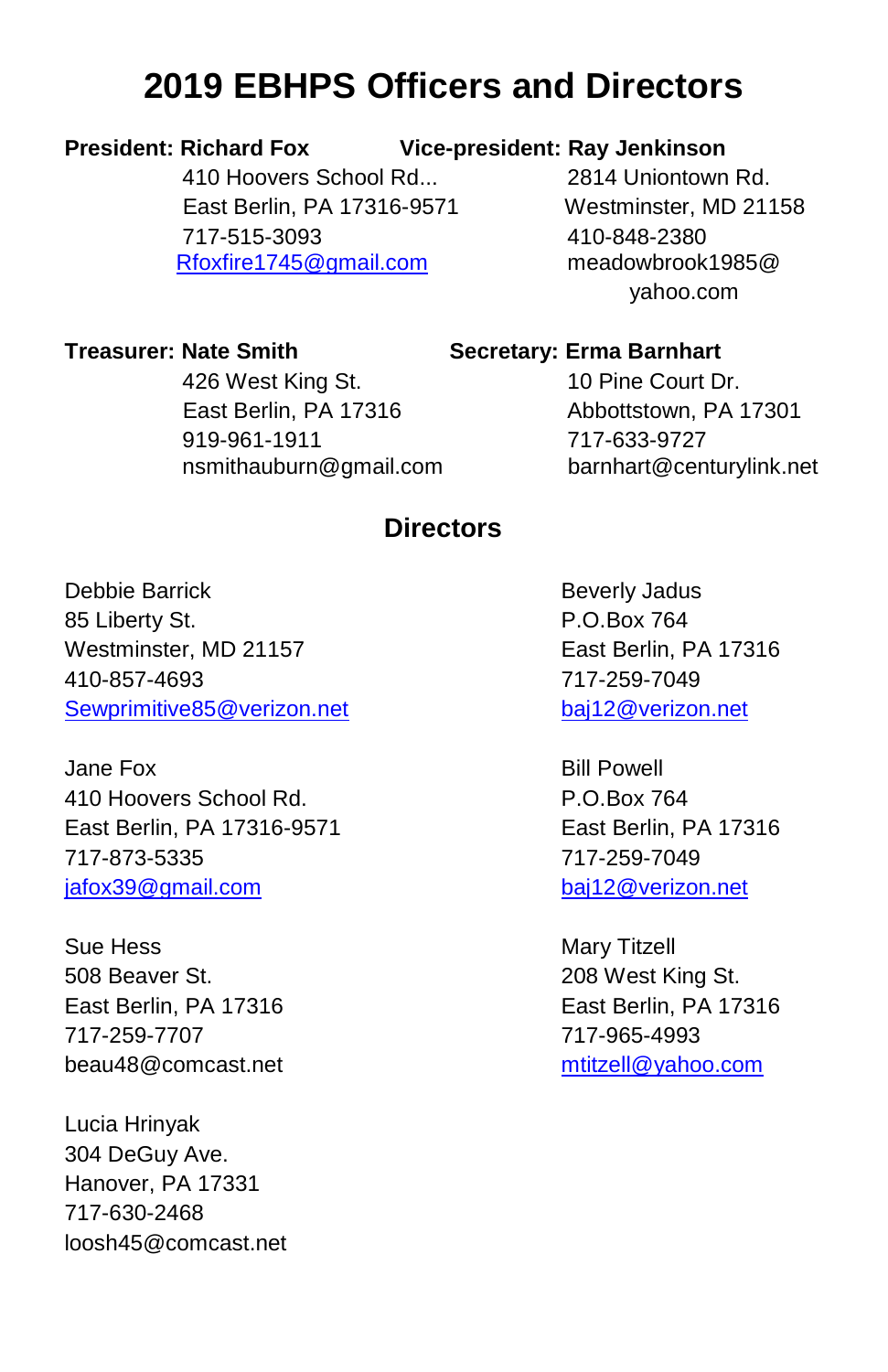# **Congratulations to the Quilt Raffle Winners for 2018**

The annual quilt raffle drawing was held at Red Men's Hall at the conclusion of the house tour. The lucky winners drawn were:

**Amanda Hollabaugh, East Berlin,** queen size Churn Dash pattern quilt Pam Lady, pair of hand quilted pillows by Erma Barnhart **Amanda Kroft, VA,** decorated redware by Becky Mummert

# **Christmas Party December 15**

**Great company, delicious food, full house!**





*See ebhpspa.org for many more photos…..*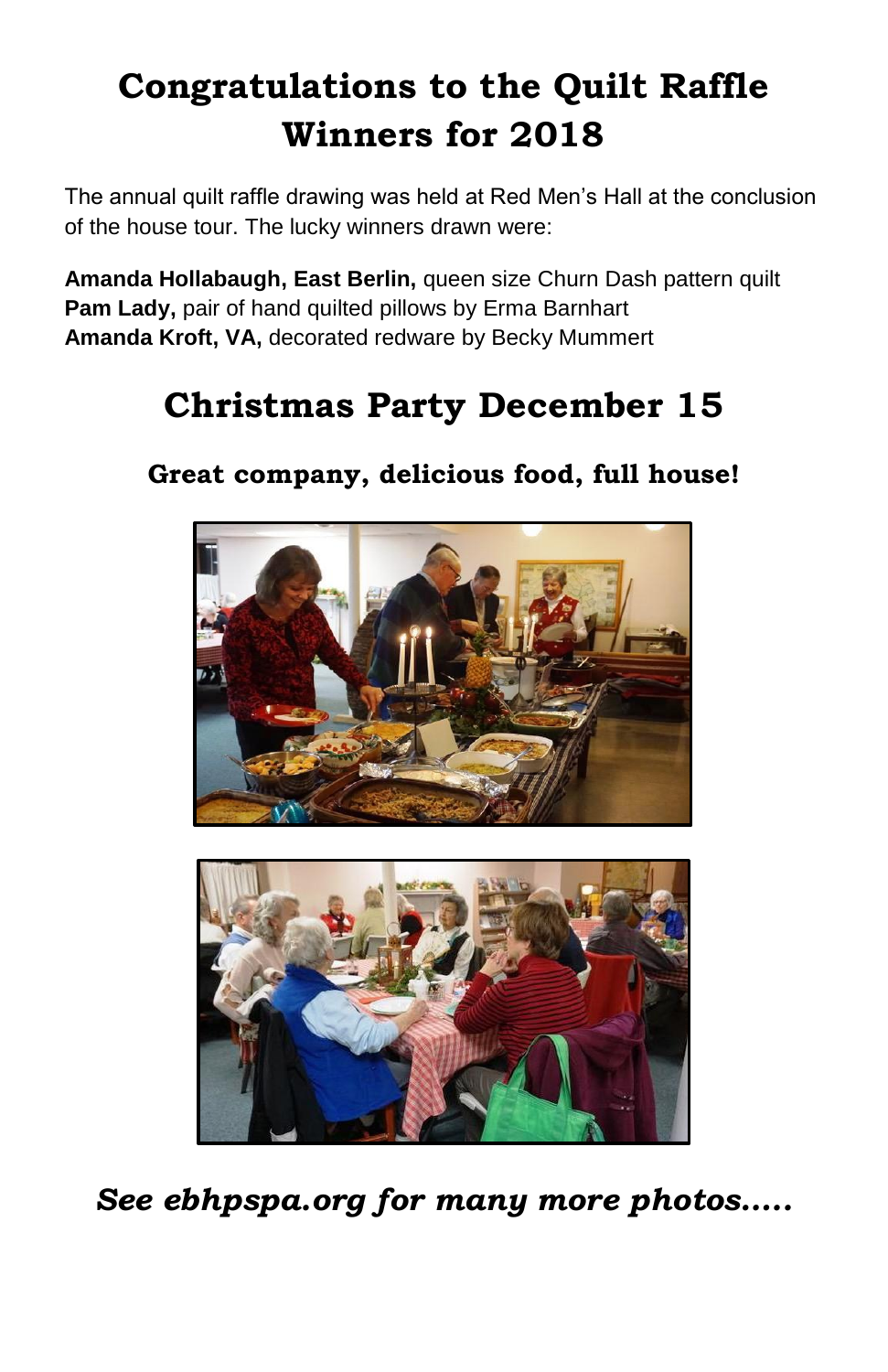#### **EAST BERLIN HISTORICAL PRESERVATION SOCIETY**

**INDIVIDUAL/COUPLE/STUDENT**

### **2019 MEMBERSHIP/MEMBERSHIP RENEWAL**

**Please complete this form, enclose your 2019 dues payable to EBHPS, and mail to: EBHPS Membership Chairman**

 **PO Box 73 East Berlin, PA 17316** 

**NOTE: EBHPS memberships run from January through December. Membership renewals are due by December 31st of each year. Renewals not received by January 31, 2019 will be removed from the active membership list and will no longer receive** *The Berlin Informer***.**

| State <b>Zip</b> |  |
|------------------|--|
|                  |  |
|                  |  |

#### **MEMBERSHIP CATEGORIES**

#### **Please check one of these categories:**

\_\_\_ Individual ……………………\$15.00 \_\_\_ Couple ………………………. \$25.00 Student (under the age of 21) \$10.00

**I would also like to make a contribution in the amount of \$\_\_\_\_\_\_\_to the (check the appropriate box(es) below):**

 The **1764 Preservation Fund** (used exclusively for the preservation of the Society's maintained historic buildings).

Amount if split contribution: \$\_\_\_\_\_\_\_\_\_\_

 The Society's **General Fund** (used for day-to-day operations of the Society). Amount if split contribution: S

 If no split designation is made, all contributions will be put in the 1764 Preservation Fund.

**NOTE: Your additional contribution may be tax-deductible. Please consult your tax preparer or accountant.**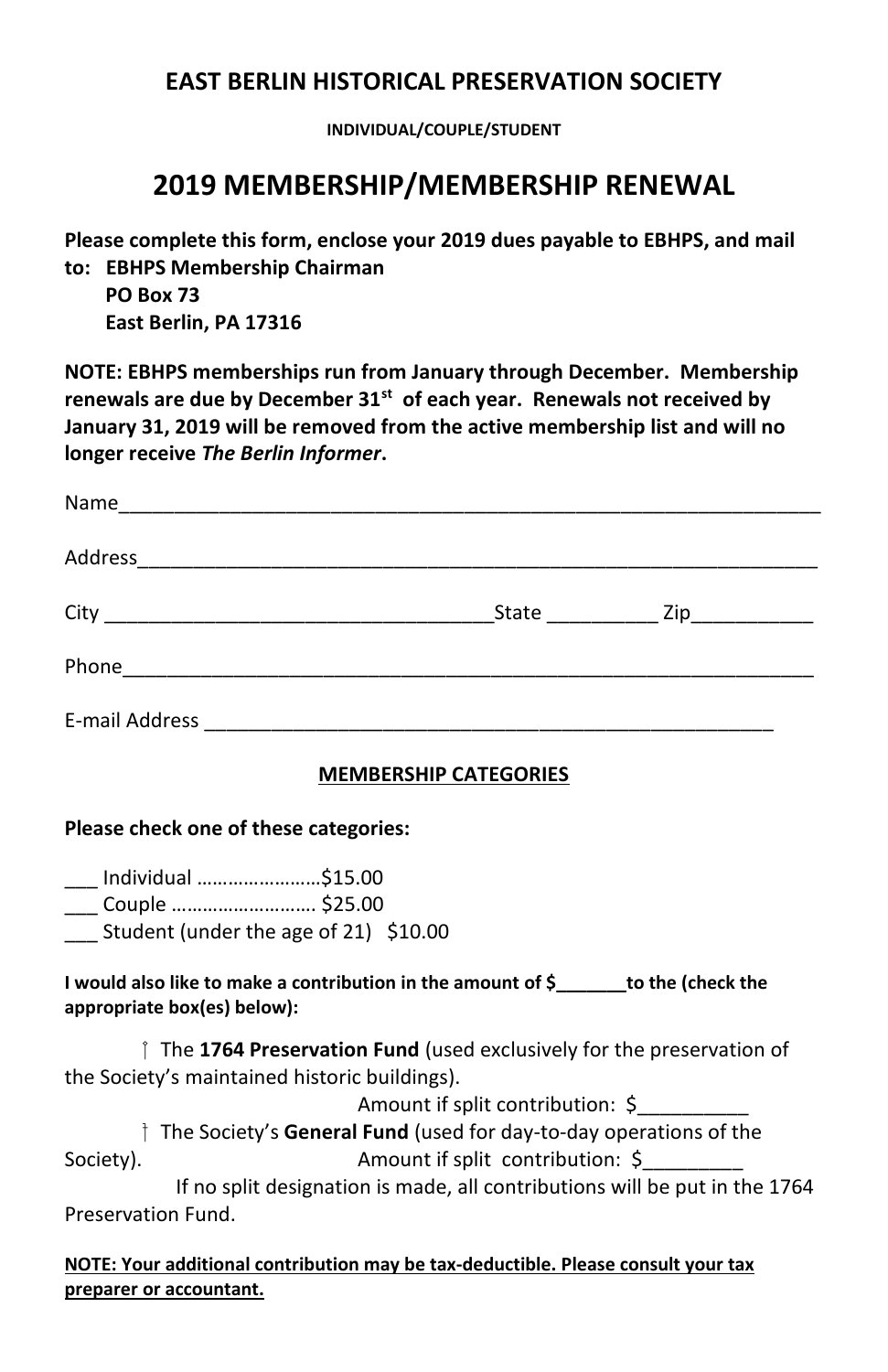## *Please* **share your ideas!**

**Society members are working very hard to plan new fundraising events with the potential to offset the cost of operations and restoration/maintenance for** *five* **historic buildings. Everyone's ideas are needed and welcomed. Please discuss this with family, friends, and anyone who will listen, then share your creativity with us by mailing to the Society address on the renewal form, emailing to [ebhps@comcast.net,](mailto:ebhps@comcast.net) or calling 717-259- 0822.**

## **Brainstorming Space:**

**\_\_\_\_\_\_\_\_\_\_\_\_\_\_\_\_\_\_\_\_\_\_\_\_\_\_\_\_\_\_\_\_\_\_\_\_\_\_\_\_\_\_\_\_\_\_\_\_ \_\_\_\_\_\_\_\_\_\_\_\_\_\_\_\_\_\_\_\_\_\_\_\_\_\_\_\_\_\_\_\_\_\_\_\_\_\_\_\_\_\_\_\_\_\_\_\_ \_\_\_\_\_\_\_\_\_\_\_\_\_\_\_\_\_\_\_\_\_\_\_\_\_\_\_\_\_\_\_\_\_\_\_\_\_\_\_\_\_\_\_\_\_\_\_\_ \_\_\_\_\_\_\_\_\_\_\_\_\_\_\_\_\_\_\_\_\_\_\_\_\_\_\_\_\_\_\_\_\_\_\_\_\_\_\_\_\_\_\_\_\_\_\_\_ \_\_\_\_\_\_\_\_\_\_\_\_\_\_\_\_\_\_\_\_\_\_\_\_\_\_\_\_\_\_\_\_\_\_\_\_\_\_\_\_\_\_\_\_\_\_\_\_ \_\_\_\_\_\_\_\_\_\_\_\_\_\_\_\_\_\_\_\_\_\_\_\_\_\_\_\_\_\_\_\_\_\_\_\_\_\_\_\_\_\_\_\_\_\_\_\_ \_\_\_\_\_\_\_\_\_\_\_\_\_\_\_\_\_\_\_\_\_\_\_\_\_\_\_\_\_\_\_\_\_\_\_\_\_\_\_\_\_\_\_\_\_\_\_\_ \_\_\_\_\_\_\_\_\_\_\_\_\_\_\_\_\_\_\_\_\_\_\_\_\_\_\_\_\_\_\_\_\_\_\_\_\_\_\_\_\_\_\_\_\_\_\_\_ \_\_\_\_\_\_\_\_\_\_\_\_\_\_\_\_\_\_\_\_\_\_\_\_\_\_\_\_\_\_\_\_\_\_\_\_\_\_\_\_\_\_\_\_\_\_\_\_ \_\_\_\_\_\_\_\_\_\_\_\_\_\_\_\_\_\_\_\_\_\_\_\_\_\_\_\_\_\_\_\_\_\_\_\_\_\_\_\_\_\_\_\_\_\_\_\_ \_\_\_\_\_\_\_\_\_\_\_\_\_\_\_\_\_\_\_\_\_\_\_\_\_\_\_\_\_\_\_\_\_\_\_\_\_\_\_\_\_\_\_\_\_\_\_\_ \_\_\_\_\_\_\_\_\_\_\_\_\_\_\_\_\_\_\_\_\_\_\_\_\_\_\_\_\_\_\_\_\_\_\_\_\_\_\_\_\_\_\_\_\_\_\_\_ \_\_\_\_\_\_\_\_\_\_\_\_\_\_\_\_\_\_\_\_\_\_\_\_\_\_\_\_\_\_\_\_\_\_\_\_\_\_\_\_\_\_\_\_\_\_\_\_ \_\_\_\_\_\_\_\_\_\_\_\_\_\_\_\_\_\_\_\_\_\_\_\_\_\_\_\_\_\_\_\_\_\_\_\_\_\_\_\_\_\_\_\_\_\_\_\_**